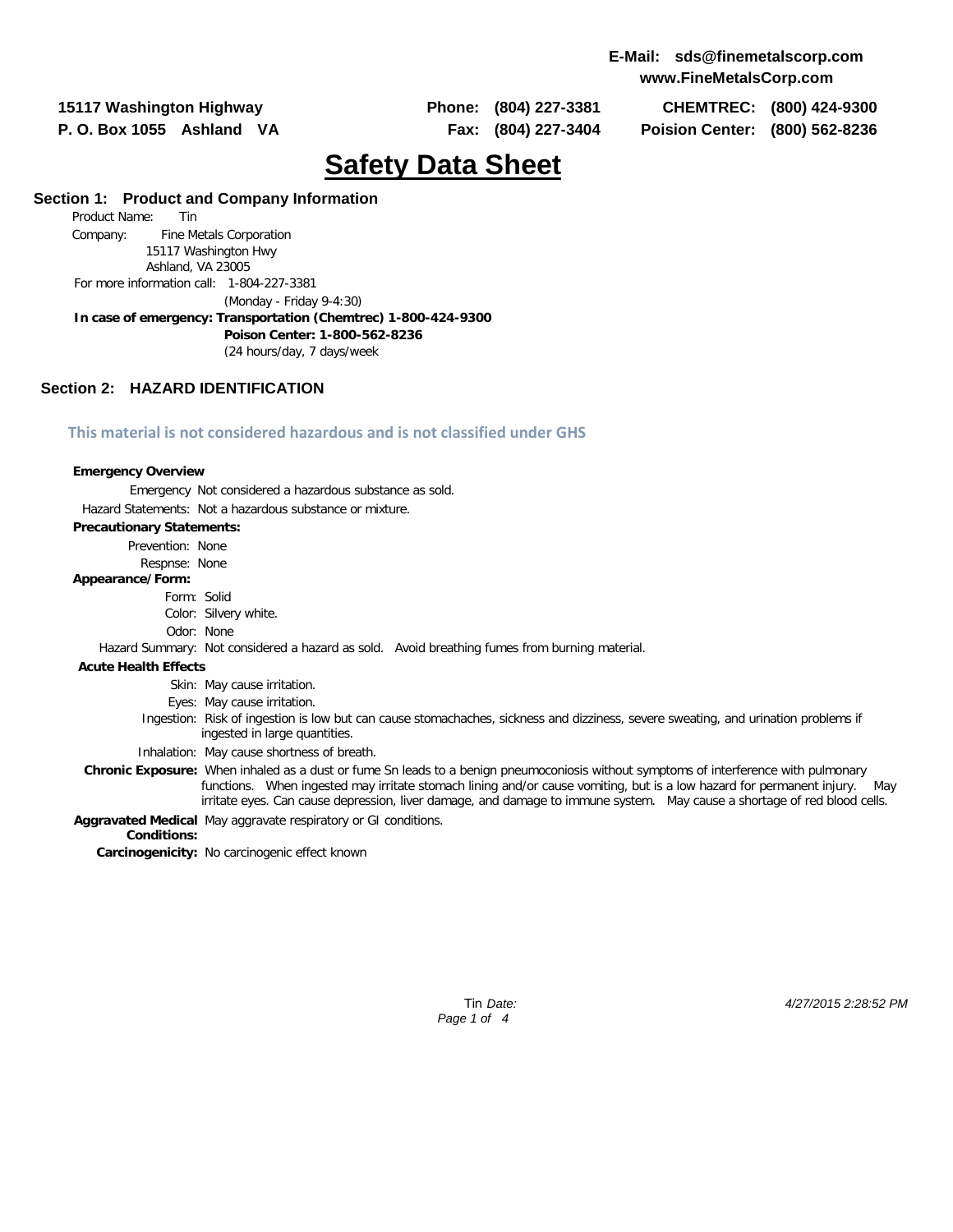# **Safety Data Sheet**

### **Section 3: Composition/Information on Ingredients**

| <b>Chemical Name</b> | CAS-No.   |               | Reach#    |         |  |  |
|----------------------|-----------|---------------|-----------|---------|--|--|
| Tin                  | 7440-31-5 | Not available | 231-141-8 | >99 wt% |  |  |

Eye Contact: Flush eye with water for at least 15 minutes. Seek medical attention. Skin Contact: Wash with soap and water. If irritation develops seek medical attention.

Inhalation: Move person to fresh air and if necessary perform artificial respiration. Seek medical attention.

Ingestion: Give large quantities of water and make individual vomit. Do not make unconscious person vomit. Seek medical attention.

# **Section 5: FIRE FIGHTING MEASURES**

**Suitable extinguishing Media:** Dry chemical, Class D fire extinguisher, dry sand, dolomite, graphite or soda ash. Do not use water or halogenated extinguishers.

**Unsuitable extinguishing media:** Water

**Specific hazards during firefighting:** In case of fire toxic tin oxides may be formed.

**Special protective equipment for** Evacuate enclosed and surrounding areas. As in any fire, wear self contained breathing apparatus pressure-demand, **firefighters:** (MSHA/NIOSH approved or equivalent) and full protective gear.

### **Section 6: ACCIDENTAL RELEASE MEASURES**

Personal Precautions: Use personal protective equipment. Avoid dust formation. Avoid breathing vapours, mist or gas. Avoid breathing dust. **Environmental Precautions:** Do not discharge into the drains/surface waters/groundwater.

**Methods for Cleaning Up:** Remove all sources of ignition. Ventilate the area of the spill or leak. Wear appropriate personal protective equipment. Collect the spilled material and transfer to a clean, dry metal covered container for recovery or disposal.

### **Section 7: HANDLING AND STORAGE**

**Handling:** Avoid conditions which create fumes or fine dusts. Avoid abnormal temperatures and pressures. Avoid inhalation or ingestion. Practice good housekeeping and personal hygiene procedures.

**Storage:** Store in tightly closed containers. Store in cool, dry, well-ventilated area away from heat, sparks or flame. Protect from physical damage. Store away from incompatible materials.

### **Section 8: EXPOSURE CONTROL/PERSONAL PROTECTION**

### **Engineering Controls: Use process enclosures, local exhaust ventilation or other means to maintain employee exposure as far below limits as possible**

| <b>Component Exposure Limits</b> |                       |   |       |  |  |  |
|----------------------------------|-----------------------|---|-------|--|--|--|
| Component                        | Location              |   | Value |  |  |  |
| Tin                              | USA ACGIH TWA         | 2 |       |  |  |  |
|                                  | <b>USA ACGIH STEL</b> | 4 |       |  |  |  |
|                                  | USA NIOSH TWA         | 2 |       |  |  |  |
|                                  | USA OSHA TWA          | 2 |       |  |  |  |
|                                  |                       |   |       |  |  |  |

**Engineering Controls:** Use process enclosures, local exhaust ventilation, or other engineering controls to control airborne levels below recommended exposure limits.

- **Respiratory Protection:** Not normally needed. If ventilation is inadequate and this material is handled at elevated temperatures or dust/fumes/mists are generated a NIOSH/MSHA approved air purifying respirator with a manufacturers approved cartridge or canister may be permissible under certain circumstances.
	- **Eye/Face:** Wear safety glasses or goggles as appropriate to the task performed.

**Skin Protection:** Gloves and other protective clothing not required but recommended.

**Work Hygienic Practices:** Follow normal work hygiene practices.

**Comments:**

# **Section 9: PHYSICAL AND CHEMICAL PROPERTIES**

*Page 2 of 4*

Tin *Date: 4/27/2015 2:28:52 PM*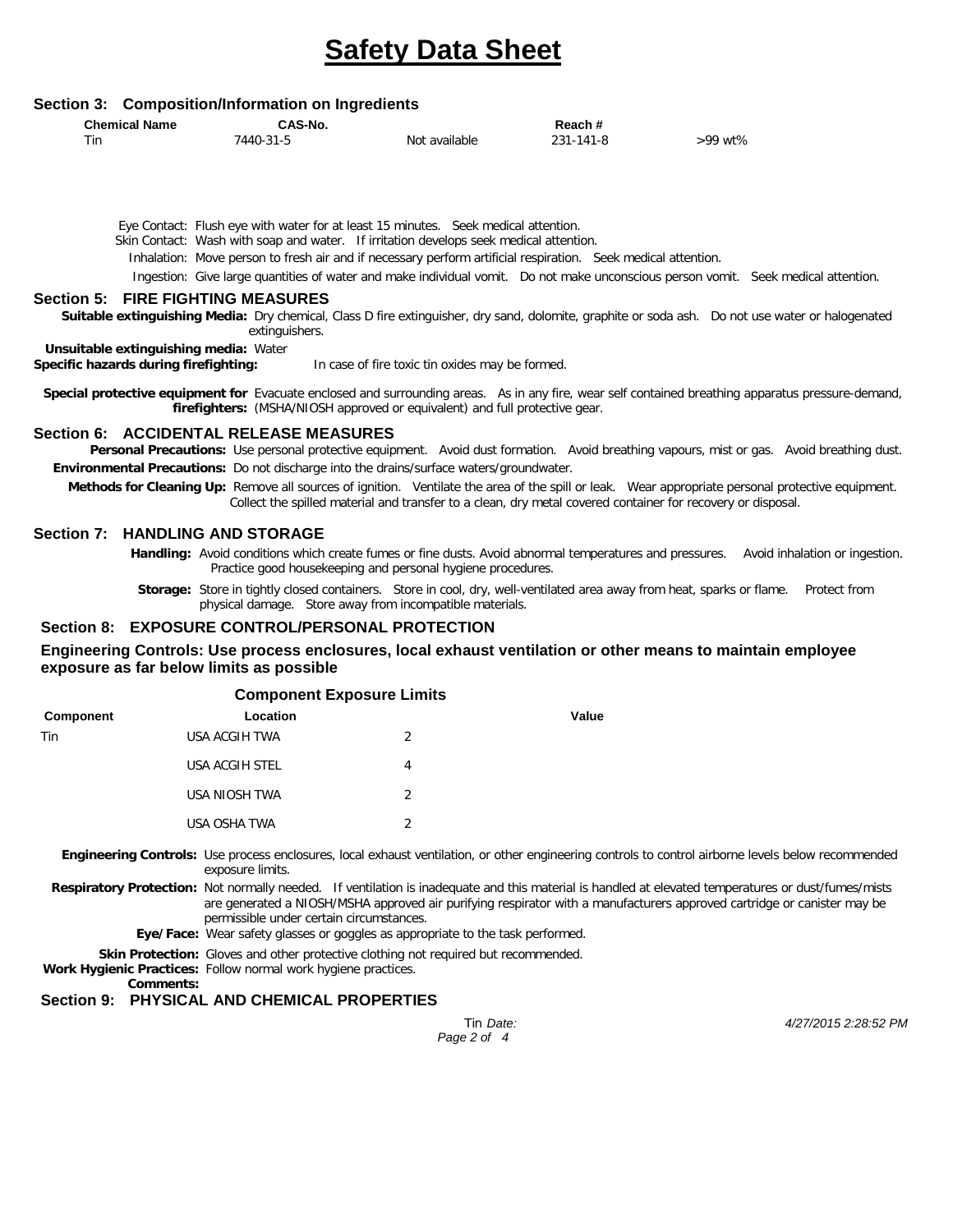**Section 4: FIRST AID MEASURES** 

# **Safety Data Sheet**

**Physical State:** Solid **Odor:** None **Color:** Silvery **Melting Point:** 449.4° F **Boilling Point:** 4118° F **Vapor Pressure:** N/A **Vapor Density (air = 1):** N/A **Evaporation Rate:** N/A **Solubility In Water:** Insoluble **Specific Gravity (water = 1):** 7.3 **Atomic Weight:** 118.7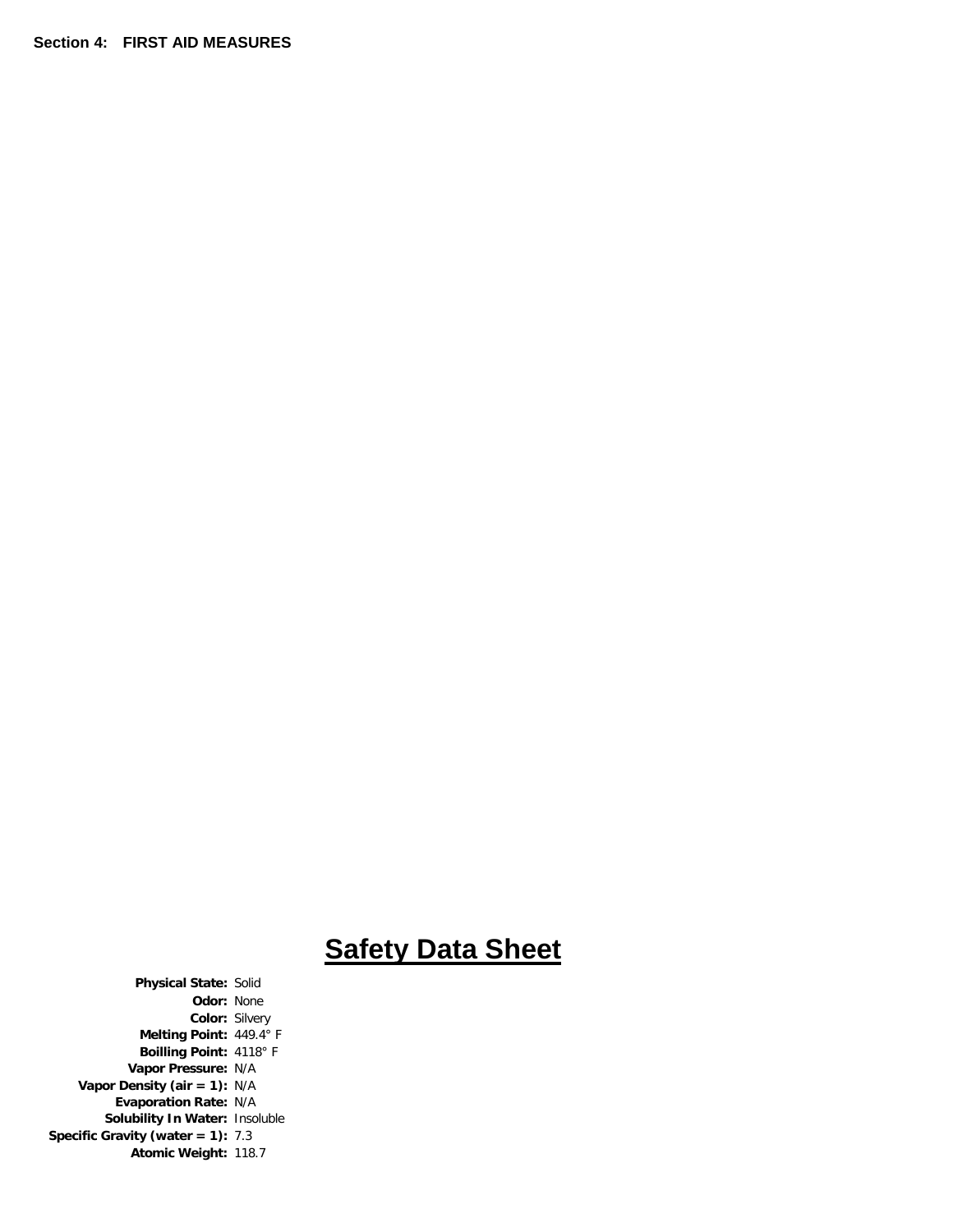**% Volatility By Volume:** No information available. **Density:** 7.31

### **Section 10: STABILITY AND REACTIVITY**

**Stability:** Stable under normal conditions and usage.

**Incompatible Materials:** Strong oxidizing agents, Sulphur compounds, Strong bases, Halogens, Carbon tetrachloride, Chloride trifluoride **Hazardous Decomposition** None known.

**Products:**

**Possibility of Hazardous** No information available. **Reactions:**

# **Section 11: TOXICOLOGICAL INFORMATION**

**Acute Toxicity:** Tin is relatively non-toxic by mouth but may cause fever, stomach cramps, nausea, or diarrhea in large doses. **Chronic Toxicity:** Chronic inhalation of tin oxide mist or fume leads to a benign pneumoconiosis without symptoms of interference with pulmonary function.

**Reproductive Toxicity:** No data available

**Mutagenicity:** No data available

**Carcinogenicity:** No known effect.

**Other:** None

# **Section 12: ECOLOGICAL INFORMATION**

**Ecotoxicity:** Tin as single atoms or molecules are not very toxic to any kind of organism, the toxic form is the organic form. Organic tins are known to cause a great deal of harm to aquatic ecosystems as they are very toxic to fungi, algae and phytoplankton. Organic tins are know to disturb growth, reproduction, enzymatic systems and feeding patterns of aquatic organisms. The exposure mainly takes place in the top layer of the water, as that is where organic tin compounds accumulate. Be cognizant of potential water pollution. Follow all local, state and federal regulations. Persistence/Degradability: Organic tin components can maintain in the environment for long periods of time. They are very persistent and not fairly biodegradable. Microrganisms have a great deal of trouble breaking down organic tin compounds that have accumulated on water and soils for many years. The concentration of organic tins still rise due to this. **Bioaccumulation/Accumulation:** Information not available.

**Mobility in Environment:** Organic tins can spread through the water systems when absorbed on sludge particles.

### **Section 13: DISPOSAL CONSIDERATIONS**

**Waste Classification:** Not considered hazardous. Recycle is best option. All disposal activities must comply with federal, state, provincial and local regulations.

# **Section 14: TRANSPORT INFORMATION**

**US DOT (ground):** Not regulated. **ICAO/IATA (air):** Not regulated. **IMO/IMDG (water):** Not regulated. **Special Provisions:** None

*Page 3 of 4*

Tin *Date: 4/27/2015 2:28:52 PM*